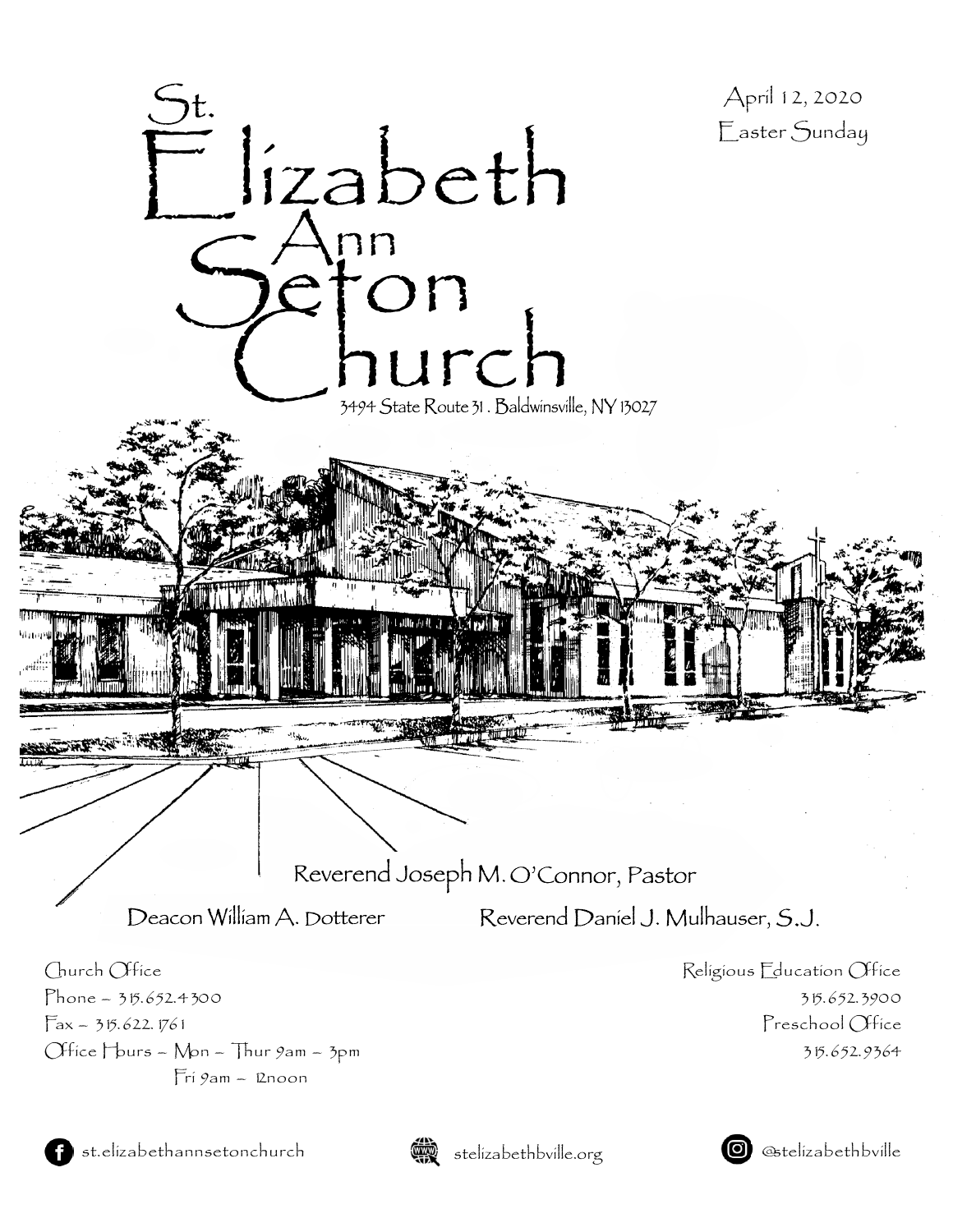### **ST. ELIZABETH ANN SETON PARISH STAFF**

| John Sheridan Middle School Faith Formation   |
|-----------------------------------------------|
| Julie Moss Elementary School Faith Formation  |
| Jennifer Guild Office/Human Development       |
|                                               |
|                                               |
|                                               |
|                                               |
|                                               |
|                                               |
| Parish TrusteesMichael McCarthy, Fran Jeffery |

Sive simply<br>that others may<br>simply live



**Parish Mission Statement** The Catholic community of St. Elizabeth Ann Seton, united in the love of God, comes together to worship the Father, the Son and the Holy Spirit, to provide for the spiritual growth of each member, to minister to one another's needs, to be servants and neighbors to all, to strengthen and share faith, to experience the richness of Jesus Christ. The Catholic community of St. Elizabeth Ann Seton, aware of its call to be the good news, accomplishes its mission through worship, education, service and personal example.

**May God Bless** and keep safe in his care our Service Men and Women whose lives are in danger every day. They heroically serve to defend and maintain freedom around the world as well as at home. Our prayer for them reflects our great admiration and love for them. May God bless them, watch over them, and protect them always.

**Prayer for Vocations** "Lord of the harvest, **BLESS** young people with the gift of courage to respond to your call. Open their hearts to great ideals, to great things. **INSPIRE** all of your disciples to mutual love and giving – for vocations blossom in the good soil of faithful people, **INSTILL** those in religious life, parish ministries, and families with the confidence and grace to invite others to embrace the bold and noble path of a life consecrated to you. **UNITE** us to Jesus through prayer and sacrament, so that we may cooperate with you in building your reign of mercy and truth, of justice and peace. Amen." (Pope Francis)

**Staying in Communication:** Things have been changing rapidly, so please keep an eye on the website. We will also utilize the parish email program, MailChimp, which you can sign up for on the bottom of the website page. Consider following us on Facebook and Instagram for updates as well.

**B'ville Backpack Program needs our help** The Backpack Program is a local program run by the Baldwinsville Rotary Club designed to help fight hunger while protecting a child's dignity. With the schools closing the challenge of feeding families has grown. The need/goal is to provide up to 250 bags each week to be sent home with students on Friday. Items can be dropped off in our gathering space 10am- 7pm daily. Items are single serving packages and in ready-to-eat packages so no cooking is involved: *The expiration dates must exceed June 2020!!*

IN NEED NOW OF: Raisins, Fruit Cups, Individual Packets of Peanut Butter, Cheese Filled Cracker, Dried Fruit Snacks, Pudding, Individual Packets of Pretzels, Assortment of Crackers/Cookies, Applesauce, Juice Boxes

**Update on Seton Food Pantry** The Seton Food Pantry reopened on April 1st. Families will be given premade bags of groceries. Items that parishioners could donate for the bags are: cereal, granola bars, pasta, boxes of mac & cheese, canned fruit, juice boxes, canned vegetables, pasta sauce, soup, peanut butter, and canned tuna & chicken. Thank you for your help!!

Anna Asks... What is the Divine Mercy Novena? Jesus asked Saint Faustina to share with the world the good news of his love and mercy. We may figure we already know all about that, but his mercy is shocking. It knows exactly what we deserve and gives us what we don't – forgiveness, love, respect. As we spend more time cooped up this year, we know the shortcomings of those in our homes…and they know ours. Where will we find the grace needed to love like Jesus did – extending mercy? The answer is from prayer, specifically, through this novena which runs from Good Friday to Divine Mercy Sunday (next week). You can find more information and the prayers here: thedivinemercy.org or on our parish website.

**Mass Intentions** Be assured that Fr. O'Connor will continue to say the mass each day for the scheduled intentions. While you may not be able to attend, your loved ones are being prayed for with the angels and the saints in attendance. If a day has multiple Mass intentions, they will be remembered together at the 9:00am Mass. If you requested one of those masses and would prefer to reschedule, please contact the Parish Office. No new Mass intention requests will be taken until the office reopens.

### **Please check our website for up to date information regarding events at St. Elizabeth Ann Seton Church.**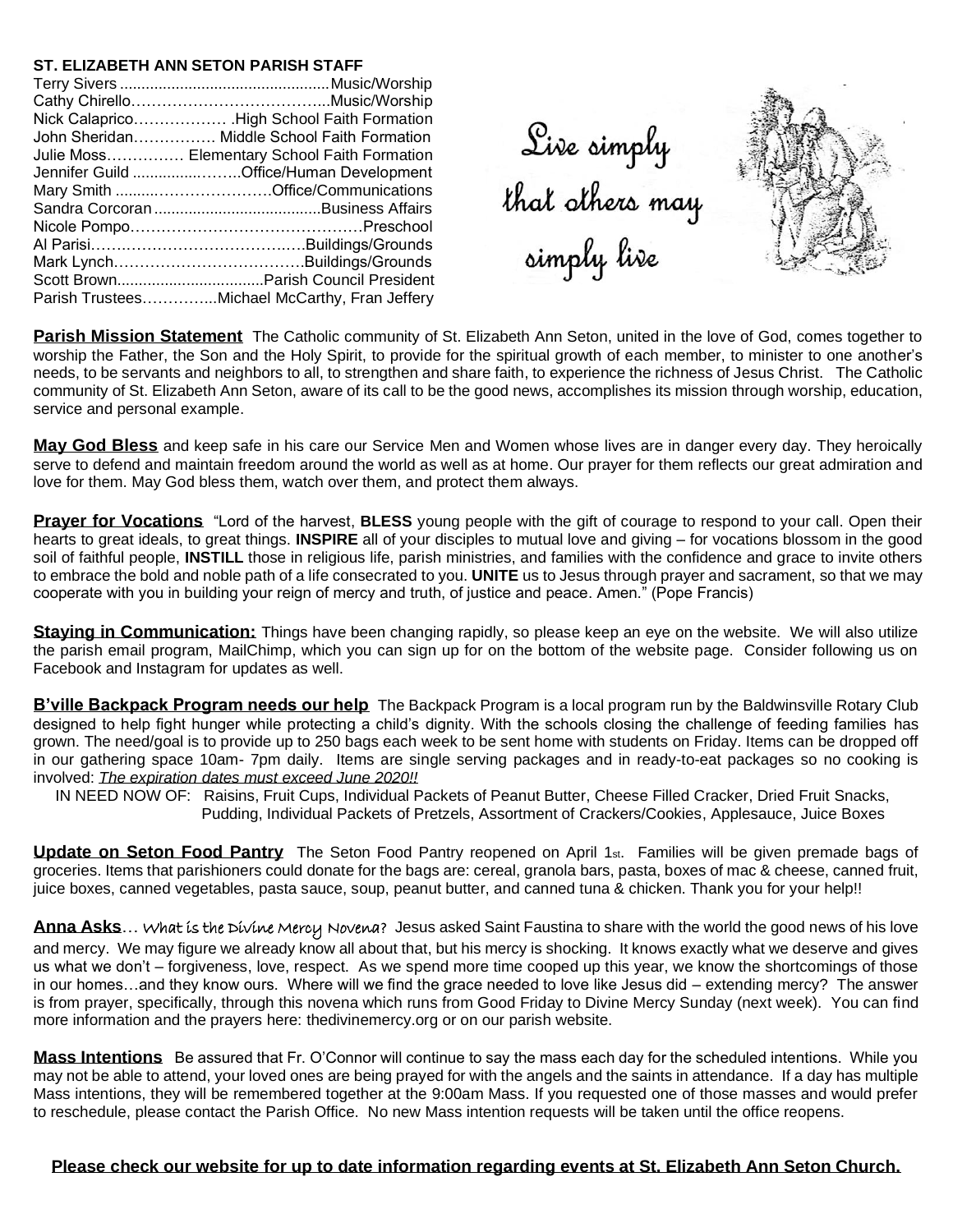**Join us for Mass Online** Mass will be streamed live Sundays at 9am. Daily Masses will be streamed live Monday-Friday also at 9am. Watch LIVE on our Facebook page (@SEASBville) or Watch LATER on our website

## **Prayer for Spiritual Communion**

*My Jesus, I believe that You are present in the Most Holy Sacrament. I love You above all things, and I desire to receive You into my soul. Since I cannot at this moment* r*eceive You sacramentally, come spiritually into my heart. I embrace You as if You were already there and unite myself wholly to You. Never permit me to be separated from You. Amen.*

**Electronic Offerings** Thank you to the numerous parishioners who continue to send in their offering envelopes. Perhaps you are looking for another way to do that. If you have online billing with your bank, you can request the bank to mail a paper check to St. Elizabeth Ann Seton Church at no cost to you or the parish. This can be set up on a recurring or one-time basis. We ask that you note your envelope number on the check either as the account number or in the memo line. Often this can be set up online through the "Bill Pay" section of your bank account website.

**Confessions** In following the Onondaga County "shelter in place" order, Bishop Lucia has asked that there be no scheduled Confessions at this time. Please contact Fr. O'Connor at the Parish Office if you have a request.

**Cancellations/Postponements:** Until further notice, many of the weekly meetings we look forward to are cancelled: Light is On Confessions, Stations of the Cross and Prayer Groups (Men's Saturday morning group, Women's Book Study), Faith Formation Classes and all youth group meetings. The Wednesday Study of the Mass will be moved on-line. All sporting activities (youth and adult) in the gym are cancelled. The preschool is closed.

**Transitional Deacon Ordination Postponed** Brendan Foley was scheduled to be ordained as a transitional deacon on April 18. At this time, that has been postponed to Friday, June 19th. Please keep Brendan, John Leo, and Dennis in your prayers as they await and continue to prepare for this next step towards priesthood.

**What's Open?** Assumption Church has asked that we continue sandwich making. Please follow the schedule you received in the mail or find it on the website. If you are scheduled, the Parish Office will be in touch with you to schedule "sandwich making shifts" on Tuesdays in order to maintain social distancing.

**Church and Office Hours** Following the order from New York State, Parish Offices are closed. On Easter Monday, the Church will open for private prayer from 10am-7pm daily. The Blessed Sacrament has been moved into the Worship Space to allow for social distancing.

**Daily bREAD** – We usually use this space to point you to the media kiosk in the Gathering Space. During these days, we want to recommend that you take advantage of free offerings online such as:

- Magnificat Daily prayer and Mass readings (https://us.magnificat.net/free).
- Want to keep learning? Free Catholic movies, e-books, media & curriculum: (https://formed.org/faithathome).
- Don't forget our own access to ENGAGE: Word on Fire through our website or your smart phone (text: SEAS to 84576).

*Words from Mother Seton…* When it seems difficult to endure being shut-in at home, consider taking on the attitude of Mother Seton (whether you have children or not!) who recognized her call to radiate joy and positivity: *"You know I am as a mother encompassed by many children of different dispositions—not all equally amiable or congenial, but [I am] bound to love, instruct, and provide for the happiness of all, to give the example of cheerfulness, peace, resignation, and consider individuals more as proceeding from the same origin and tending toward the same end than in the different shades of merit or demerit."—St. EAS*

**A Prayer Chain** is in place at St. Elizabeth Ann Seton. Serving on the Prayer Chain is a way for good people to serve God and to bring blessings to others who will be grateful for the prayers of Prayer Chain Members. If prayers for self or for others are needed and desired, please call the Parish Office at 652-4300 and your prayer requests will be forwarded to Angie Peterson.

# **Weekly Scriptures**<br>Readings for April 12, 2020



Acts of the Apostles 10:34a, 37-43 1 Corinthians 5:6b-8 John 20:1-9

R**eadings for April 19, 2020** Acts 2:42-47 1 Peter 1:3-9 John 20:19-31

*Daily Mass Readings are available online at: usccb.org/bible/readings*